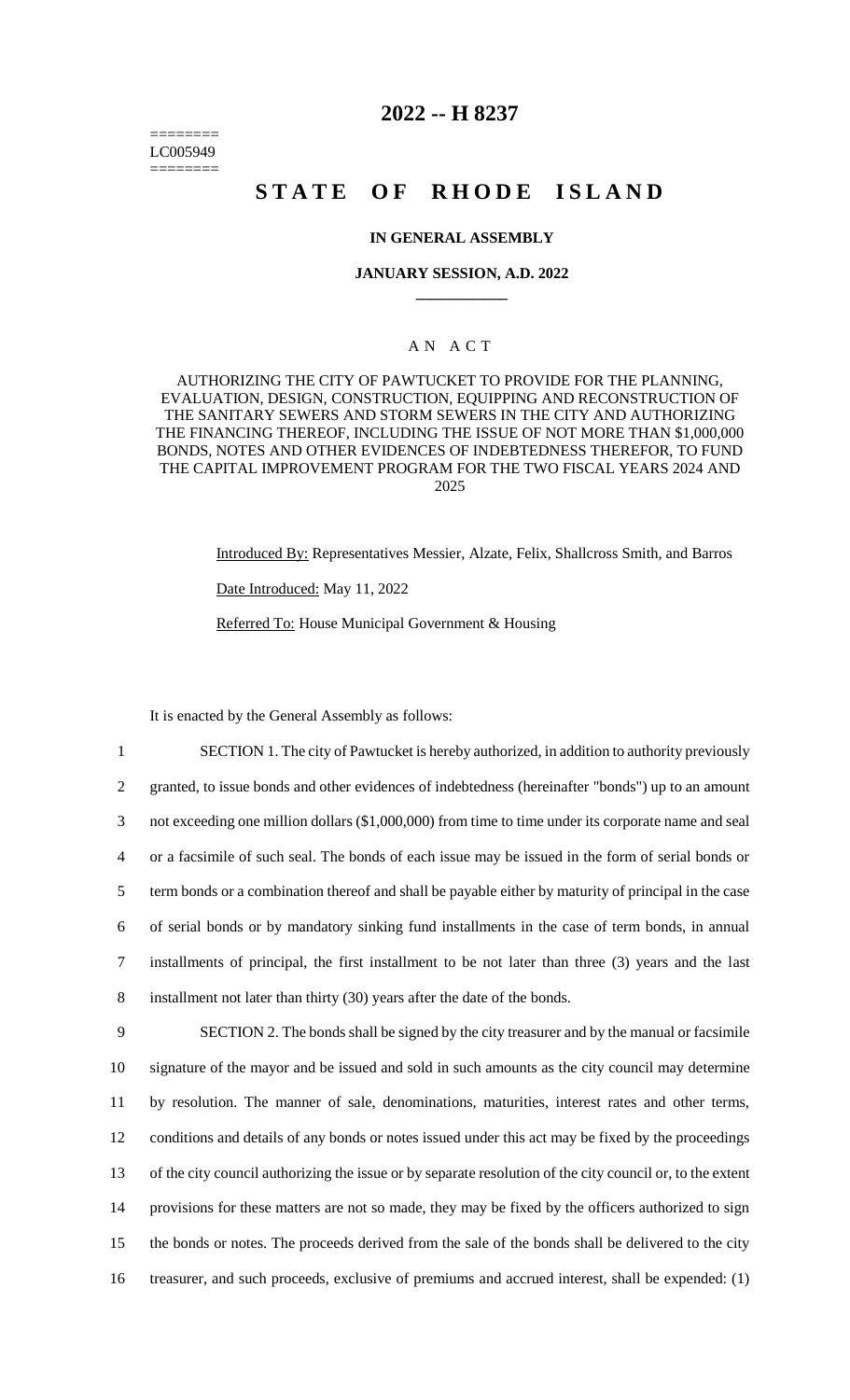For the planning, evaluation, design, construction, equipping and reconstruction of the sewer and sanitation system including a comprehensive sewer system evaluation study and all costs related thereto (the "project"); (2) In payment of the principal of or interest on temporary notes issued under section 3; (3) In repayment of advances under section 4; (4) In payment of related costs of issuance of any bonds or notes; and/or (5) In payment of capitalized interest during construction of the project. No purchaser of any bonds or notes under this act shall be in any way responsible for the proper application of the proceeds derived from the sale thereof. The proceeds of bonds or notes issued under this act, any applicable federal or state assistance and the other monies referred to in sections 6 and 9 shall be deemed appropriated for the purposes of this act without further action than that required by this act.

 SECTION 3. The city council may by resolution authorize the issuance from time to time of interest bearing or discounted notes in anticipation of the issue of bonds under section 2 or in anticipation of the receipt of federal or state aid for the purposes of this act. The amount of original notes issued in anticipation of bonds may not exceed the amount of bonds which may be issued under this act and the amount of original notes issued in anticipation of federal or state aid may not exceed the amount of available federal or state aid as estimated by the city treasurer. Temporary notes issued hereunder shall be signed by the manual or facsimile signatures of the city treasurer and the mayor and shall be payable within five (5) years from their respective dates, but the principal of and interest on notes issued for a shorter period may be renewed or paid from time to time by the issue of other notes hereunder; provided the period from the date of an original note to the maturity of any note issued to renew or pay the same debt or the interest thereon shall not exceed five (5) years. Any temporary notes in anticipation of bonds issued under this section may be refunded prior to the maturity of the notes by the issuance of additional temporary notes; provided that, no such refunding shall result in any amount of such temporary notes outstanding at any one time in excess of two hundred percent (200%) of the amount of bonds which may be issued under 26 this act; and provided, further, that if the issuance of any such refunding notes results in any amount of such temporary notes outstanding at any one time in excess of the amount of bonds which may be issued under this act, the proceeds of such refunding notes shall be deposited in a separate fund established with the bank which is paying agent for the notes being refunded. Pending their use to pay the notes being refunded, monies in the fund shall be invested for the benefit of the city by the paying agent at the direction of the city treasurer in any investment permitted under section 5. The monies in the fund and any investments held as a part of the fund shall be held in trust and shall be applied by the paying agent solely to the payment or prepayment of the principal of and interest on the notes being refunded. Upon payment of all principal of and interest on the notes, any excess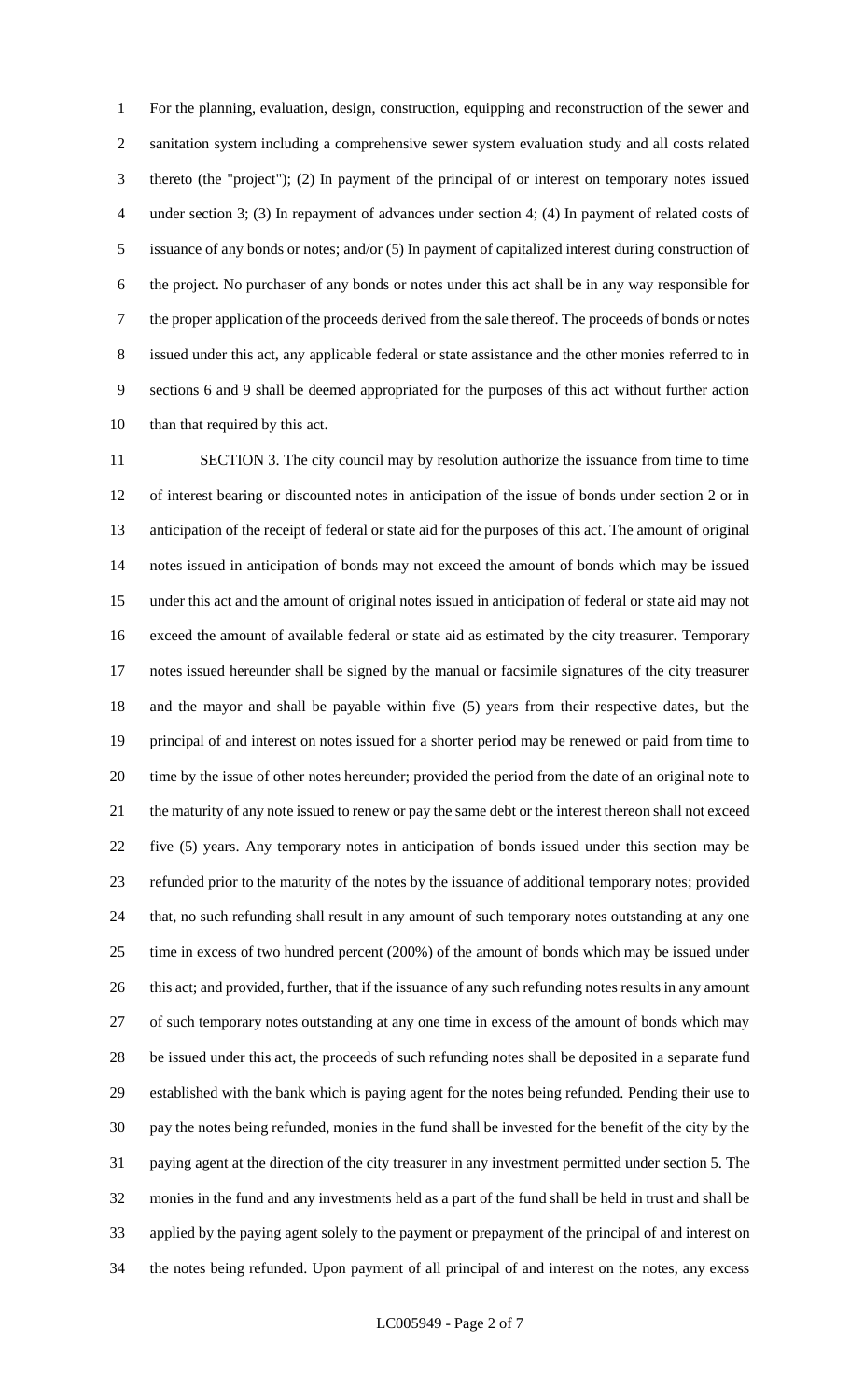monies in the fund shall be distributed to the city. The city may pay the principal of and interest on notes in full from other than the issuance of refunding notes prior to the issuance of bonds pursuant to section 1 hereof. In such case, the city's authority to issue bonds or notes in anticipation of bonds under this act shall continue provided that: (1) The city council passes a resolution evidencing the city's intent to pay off the notes without extinguishing the authority to issue bonds or notes; and (2) That the period from the date of an original note to the maturity date of any other note shall not exceed five (5) years. Section 5-106 of the city charter shall not apply to the issue of notes in anticipation of bonds.

 SECTION 4. Pending any authorization or issue of bonds hereunder or pending or in lieu of any authorization or issue of notes hereunder, the city treasurer, with the approval of the city council may, to the extent that bonds or notes may be issued hereunder, apply funds in the general treasury of the city to the purposes specified in section 2, such advances to be repaid without interest from the proceeds of bonds or notes subsequently issued or from the proceeds of applicable federal or state assistance or from other available funds.

 SECTION 5. Any proceeds of bonds or notes issued hereunder or of any applicable federal or state assistance, pending their expenditure may be deposited or invested by the city treasurer, in demand deposits, time deposits or savings deposits in banks which are members of the Federal Deposit Insurance Corporation or in obligations issued or guaranteed by the United States of America or by any agency or instrumentality thereof or as may be provided in any other applicable law of the State of Rhode Island or resolution of the city council or pursuant to an investment policy of the city.

 SECTION 6. Any accrued interest received upon the sale of bonds or notes hereunder shall be applied to the payment of the first interest due thereon. Any premiums arising from the sale of bonds or notes hereunder and, to the extent permitted by applicable federal laws, any net earnings or profits realized from the deposit or investment of funds hereunder shall, in the discretion of the city treasurer, be applied to the cost of preparing, issuing, and marketing bonds or notes hereunder to the extent not otherwise provided, to the payment of the cost of the project, to the payment of the principal of or interest on bonds or notes issued hereunder, to the revenues of the city and dealt with as part of the revenues of the city from property taxes to the extent permitted by federal law, or to any one or more of the foregoing. The cost of preparing, issuing, and marketing bonds or notes hereunder may also, in the discretion of the city treasurer, be met from bond or note proceeds exclusive of premium and accrued interest or from other monies available therefor. Any balance of bond or note proceeds remaining after payment of the cost of the projects and the cost of preparing, issuing and marketing bonds or notes hereunder shall be applied to the payment of the principal of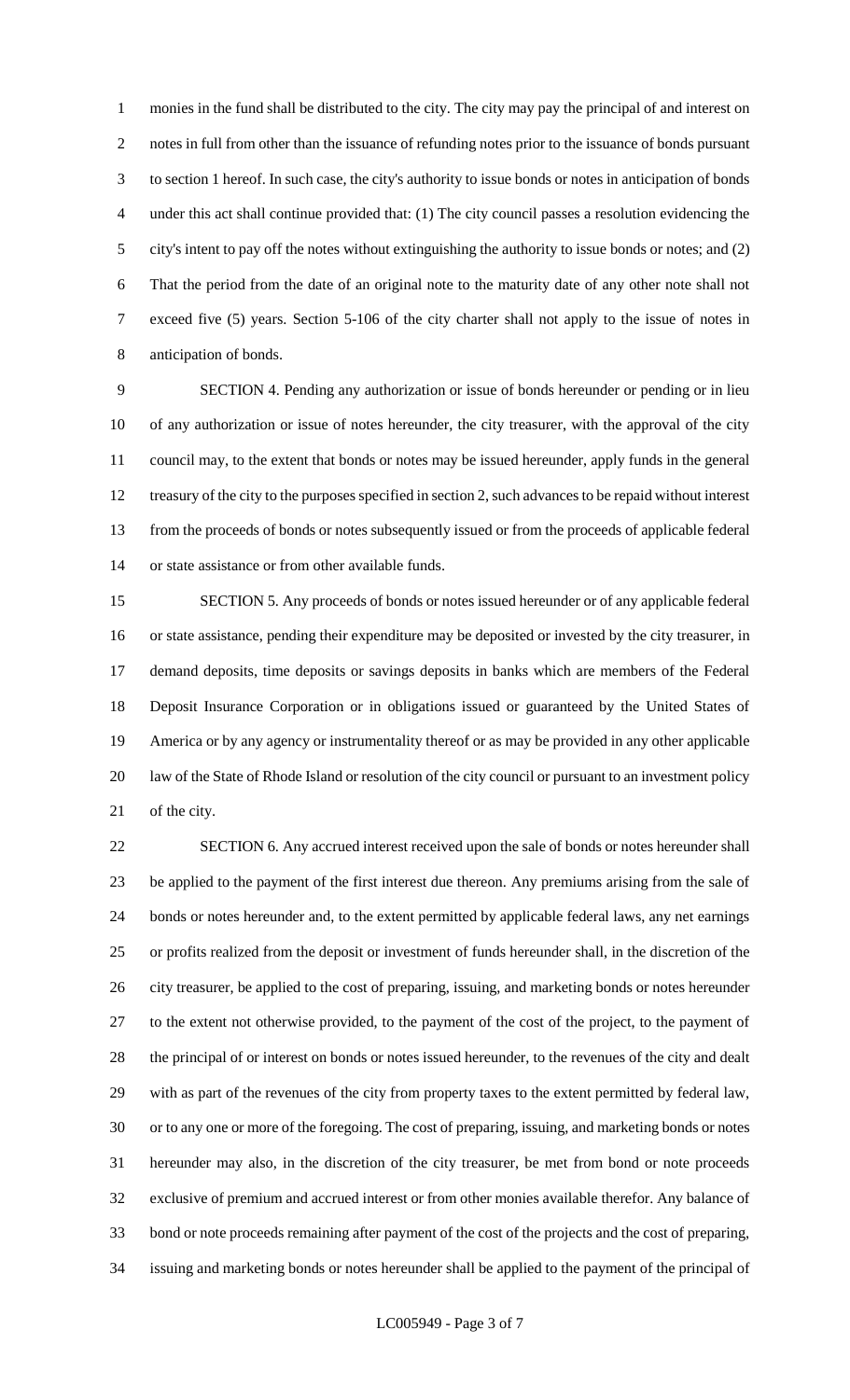or interest on bonds or notes issued hereunder. To the extent permitted by applicable federal laws, any earnings or net profit realized from the deposit or investment of funds hereunder may, upon receipt, be added to and dealt with as part of the revenues of the city from property taxes. In exercising any discretion under this section, the city treasurer shall be governed by any instructions adopted by resolution of the city council. Any balance of bond or note proceeds remaining after completion of the project shall be subject to section 5-109 of the city charter.

 SECTION 7. All bonds and notes issued under this act and the debt evidenced hereby shall be obligatory on the city in the same manner and to the same extent as other debts lawfully contracted by it and shall be excepted from the operation of § 45-12-2 and any provision of the city charter. No such obligation shall at any time be included in the debt of the city for the purpose of ascertaining its borrowing capacity. The city shall annually appropriate a sum sufficient to pay the principal and interest coming due within the year on bonds and notes issued hereunder to the extent that monies therefor are not otherwise provided. If such sum is not appropriated, it shall nevertheless be added to the annual tax levy. In order to provide such sum in each year and notwithstanding any provisions of law to the contrary, all taxable property in the city shall be subject to ad valorem taxation by the city without limitation as to rate or amount.

 SECTION 8. Any bonds or notes issued under the provisions of this act, if properly executed by the officers of the city in office on the date of execution, shall be valid and binding according to their terms notwithstanding that before the delivery thereof and payment therefor any or all of such officers shall for any reason have ceased to hold office.

 SECTION 9. The city, acting by resolution of its city council is authorized to apply for, contract for and expend any federal or state advances or other grants of assistance which may be available for the purposes of this act, and any such expenditures may be in addition to other monies provided in this act. To the extent of any inconsistency between any law of this state and any applicable federal law or regulation, the latter shall prevail. Federal and state advances, with interest where applicable, whether contracted for prior to or after the effective date of this act, may be repaid as a cost of the project under section 2.

 SECTION 10. Bonds and notes may be issued under this act without obtaining the approval of any governmental agency or the taking of any proceedings or the happening of any conditions except as specifically required by this act for such issue. In carrying out any project financed in whole or in part under this act, including where applicable the condemnation of any land or interest in land, and in the levy and collection of assessments or other charges permitted by law on account of any such project, all action shall be taken which is necessary to meet constitutional requirements whether or not such action is otherwise required by statute, but the validity of bonds and notes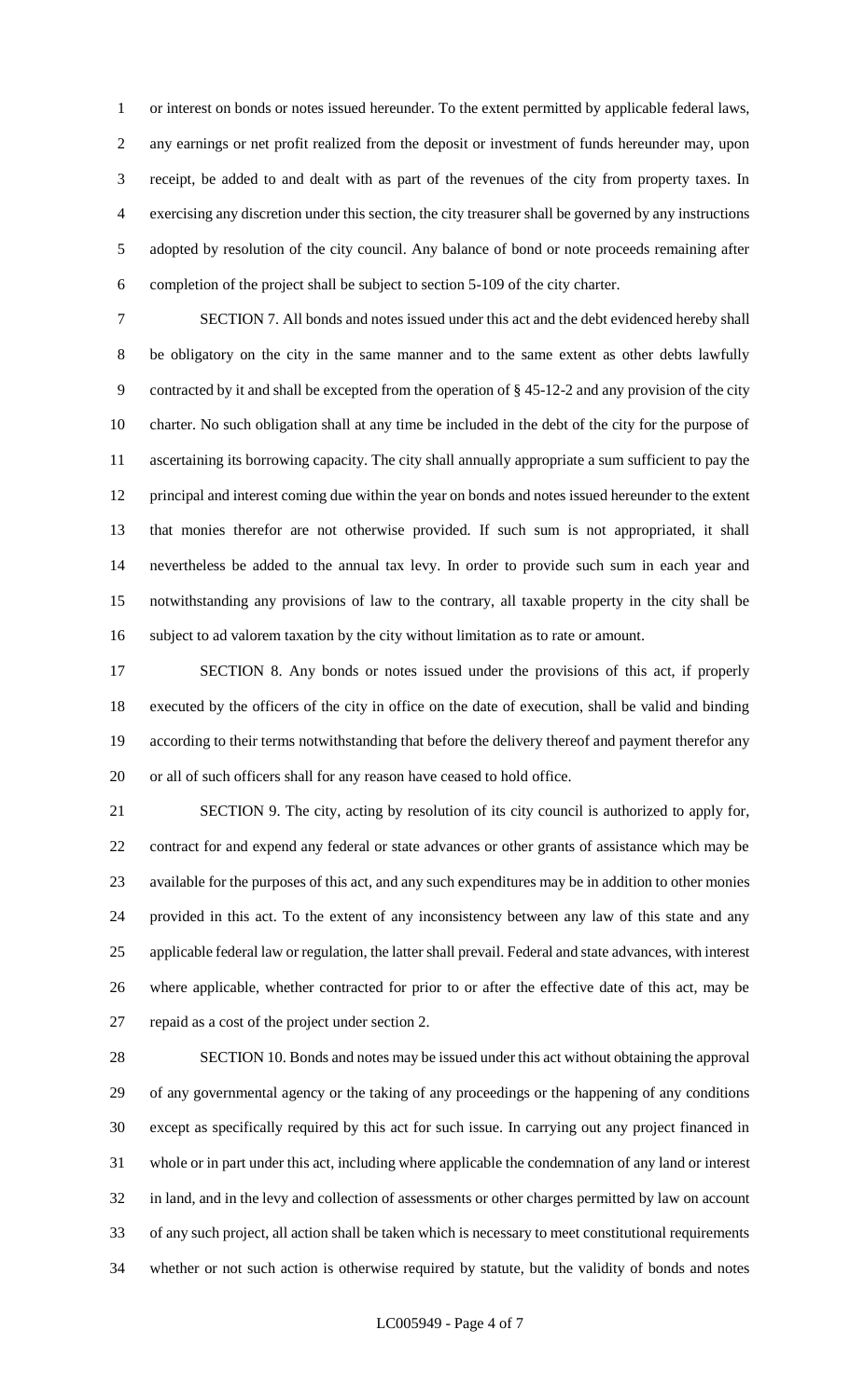issued hereunder shall in no way depend upon the validity or occurrence of such action. Without limiting the generality of the foregoing, the validity of bonds and notes issued hereunder shall in no way be affected by section 2-308 of the city charter and section 4-1602 of the city code of ordinances, and the purposes of this act shall be deemed to constitute a single project under article V of the city charter.

 SECTION 11. The city treasurer and the mayor, on behalf of the city are hereby authorized to execute such instruments, documents or other papers as either of the foregoing deem necessary or desirable to carry out the intent of this act and are also authorized to take all actions and execute all documents necessary to comply with federal tax and securities laws, which documents or agreements may have a term coextensive with the maturity of the bonds authorized hereby, including Rule 15c2-12 of the Securities and Exchange Commission (the "Rule") and to execute and deliver a continuing disclosure agreement or certificate in connection with the bonds or notes in the form as shall be deemed advisable by such officers in order to comply with the Rule.

14 SECTION 12. All or any portion of the authorized but unissued authority to issue bonds and notes under this act may be extinguished by resolution of the city council, without further action by the general assembly, seven (7) years after the effective date of this act.

 SECTION 13. The question of the approval of this act shall be submitted to the electors of the city at the next general election but if a special city-wide election or special state election, in either case other than a primary, is called for a date earlier than the date of such general election, the mayor may direct that the question of the approval of this act be submitted at such special election. The question shall be submitted in substantially the following form: "Shall an act passed 22 at the January 2022 session of the general assembly entitled 'AN ACT AUTHORIZING THE CITY OF PAWTUCKET TO PROVIDE FOR THE PLANNING, EVALUATION, DESIGN, CONSTRUCTION, EQUIPPING AND RECONSTRUCTION OF THE SANITARY SEWERS AND STORM SEWERS IN THE CITY AUTHORIZING THE FINANCING THEREOF, INCLUDING THE ISSUE OF NOT MORE THAN \$1,000,000 BONDS, NOTES AND OTHER EVIDENCES OF INDEBTEDNESS THEREFOR, TO FUND THE CAPITAL IMPROVEMENT PROGRAM FOR THE TWO FISCAL YEARS 2024 AND 2025' be approved?" and the warning for the election shall contain the question to be submitted. From the time the election is warned and until it is held, it shall be the duty of the city clerk to keep a copy of the act available at the clerk's office for public inspection, but the validity of the election shall not be affected by this requirement. To the extent of any inconsistency between this act and the city charter or any law of special applicability to the city, this act shall prevail.

SECTION 14. This section and the foregoing shall take effect upon passage. The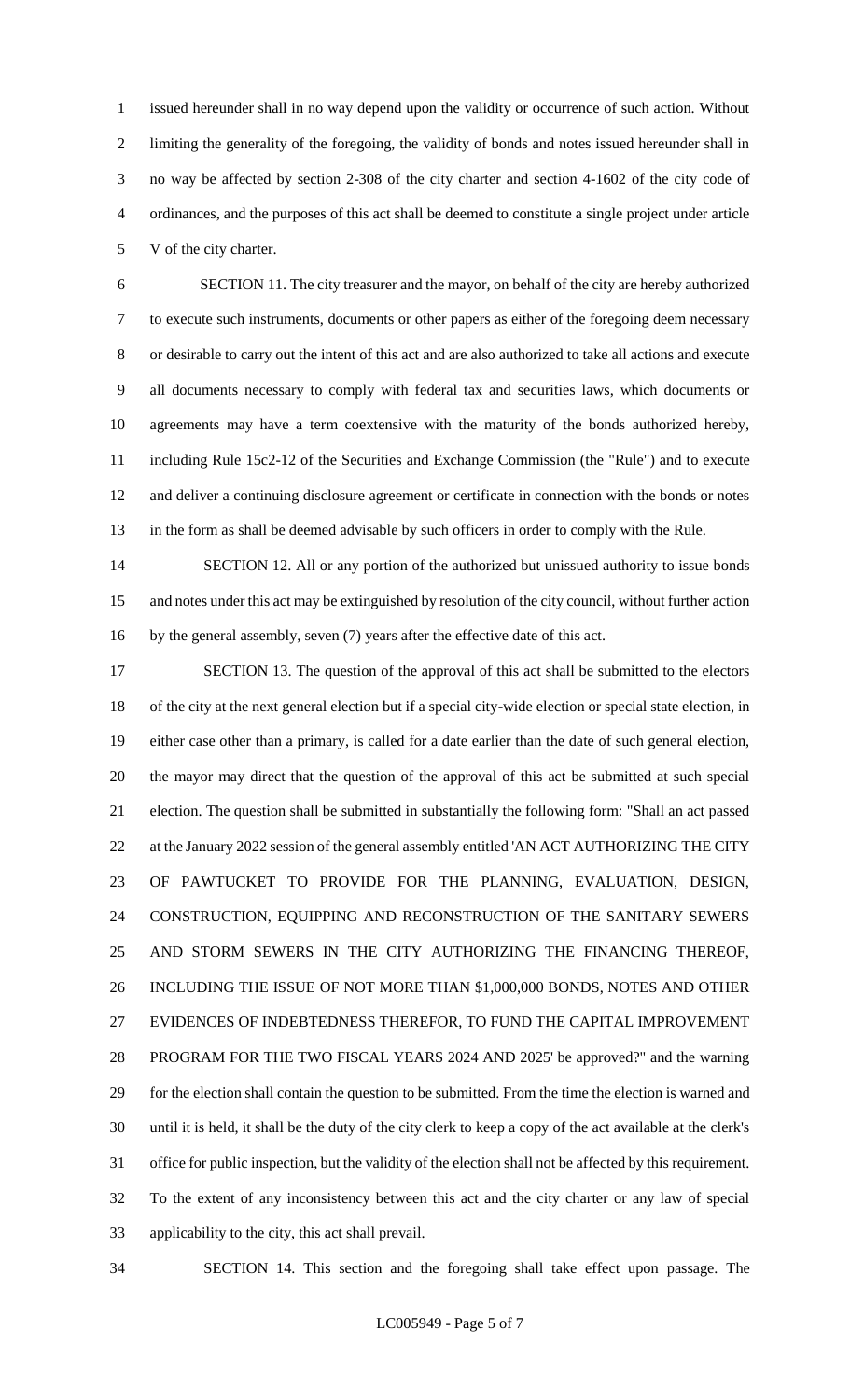- 1 remainder of this act shall take effect upon the approval of this act by a majority of those voting on
- 2 the question at the election prescribed by the foregoing section.

======== LC005949  $=$